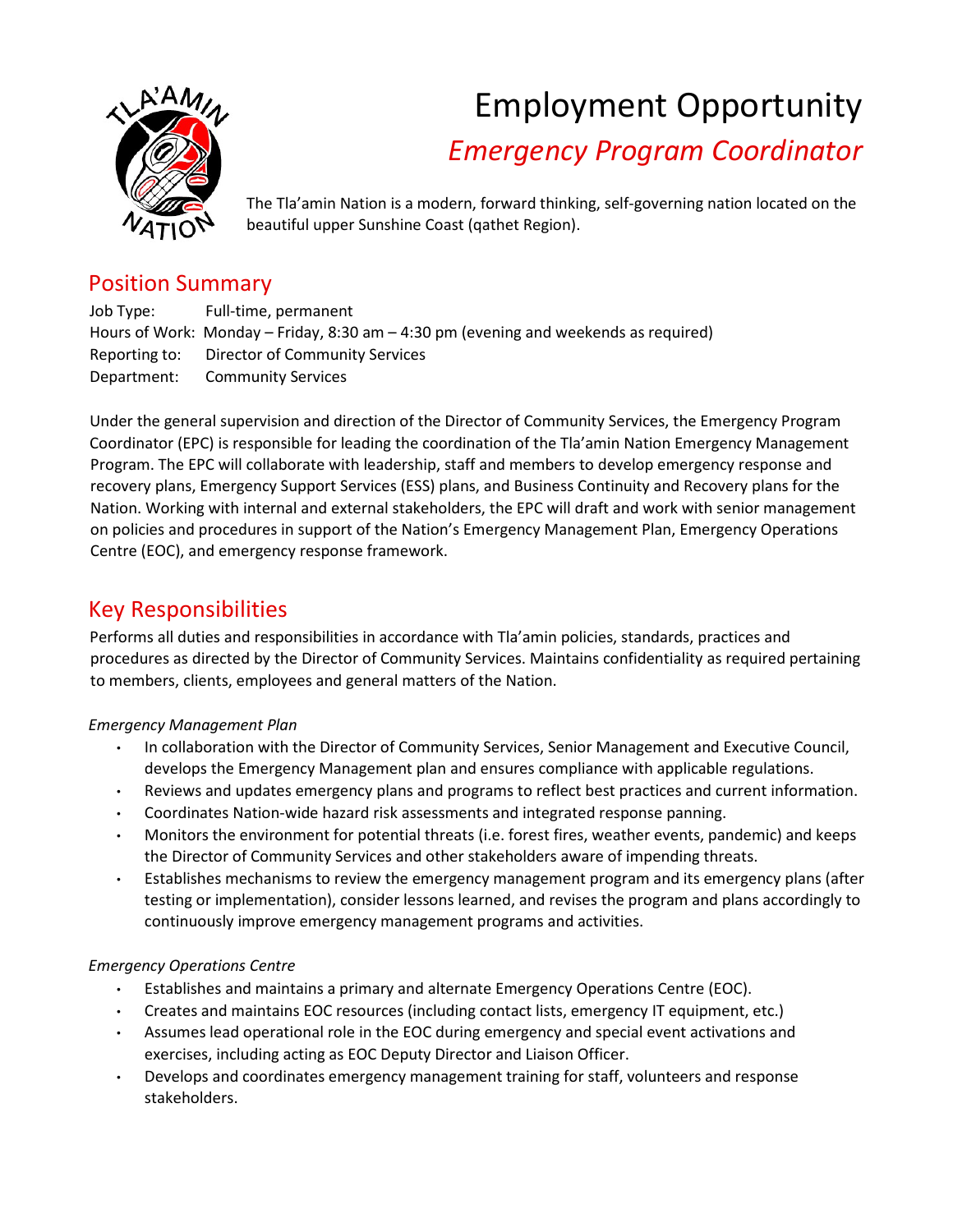- Develops and delivers emergency management workshops and training exercises (e.g., drills, and tabletop exercises) to test the emergency plans, procedures, and equipment.
- Recruits and trains staff and volunteers for emergency response teams

#### *Communication, Engagement and Relationships*

- Develops relationships and networks with Indigenous, municipal, district, provincial, and federal governments, ministries, and agencies.
- Develops and maintains emergency planning and response agreements and relationships with external partners in the public, private and non-profit sectors.
- Establishes and coordinates emergency management working group and volunteer networks.
- Plans and implements initiatives to educate Nation members/stakeholders on emergency mitigation, preparedness, response, and recovery.
- Designs and delivers public education programs and materials.
- Supports emergency response in other Indigenous communities as requested by First Nations' Emergency Service Society (FNESS), or Emergency Management British Columbia (EMBC), through mutual aid agreements, and other mechanisms.

#### *Administration*

- Assists with the development and administration of the Emergency Management Program's operating and capital budgets. Monitor budgetary income and expenditures and report actuals and variances to the Director of Community Services on a regular basis (monthly/bimonthly) ensuring that all programs and services operate within approved budget.
- Prepares recommendations and business cases for new emergency management initiatives
- Maintain records related to Emergency programs.
- Prepare written reports as required.

#### *Other related duties as assigned.*

## Qualifications

A Tla'amin member is highly preferred for this role. Consideration will be given to a Tla'amin member who does not yet meet the minimum education and knowledge requirements of the role but is willing to obtain within an agreed upon time frame. Support for obtaining the education requirements will be provided by Tla'amin. In addition, a mentorship process may be put in place to support development of the incumbent.

#### *Training, Education, Experience*

- Post-Secondary Certificate in Emergency Management from the Justice Institute of BC, or other recognized training body.
- Minimum of 3 years of directly related experience including experience working with and engaging community members and other stakeholders. Experience supervising and providing effective direction to others.
- Experience working with or within an Indigenous community.
- Emergency response experience (in an EOC preferred).
- Acceptable Police Information Check (PIC) and enhanced security clearance.
- Acceptable driver's abstract.
- Valid class 5 driver's license.
- Fully vaccinated against COVID-19.